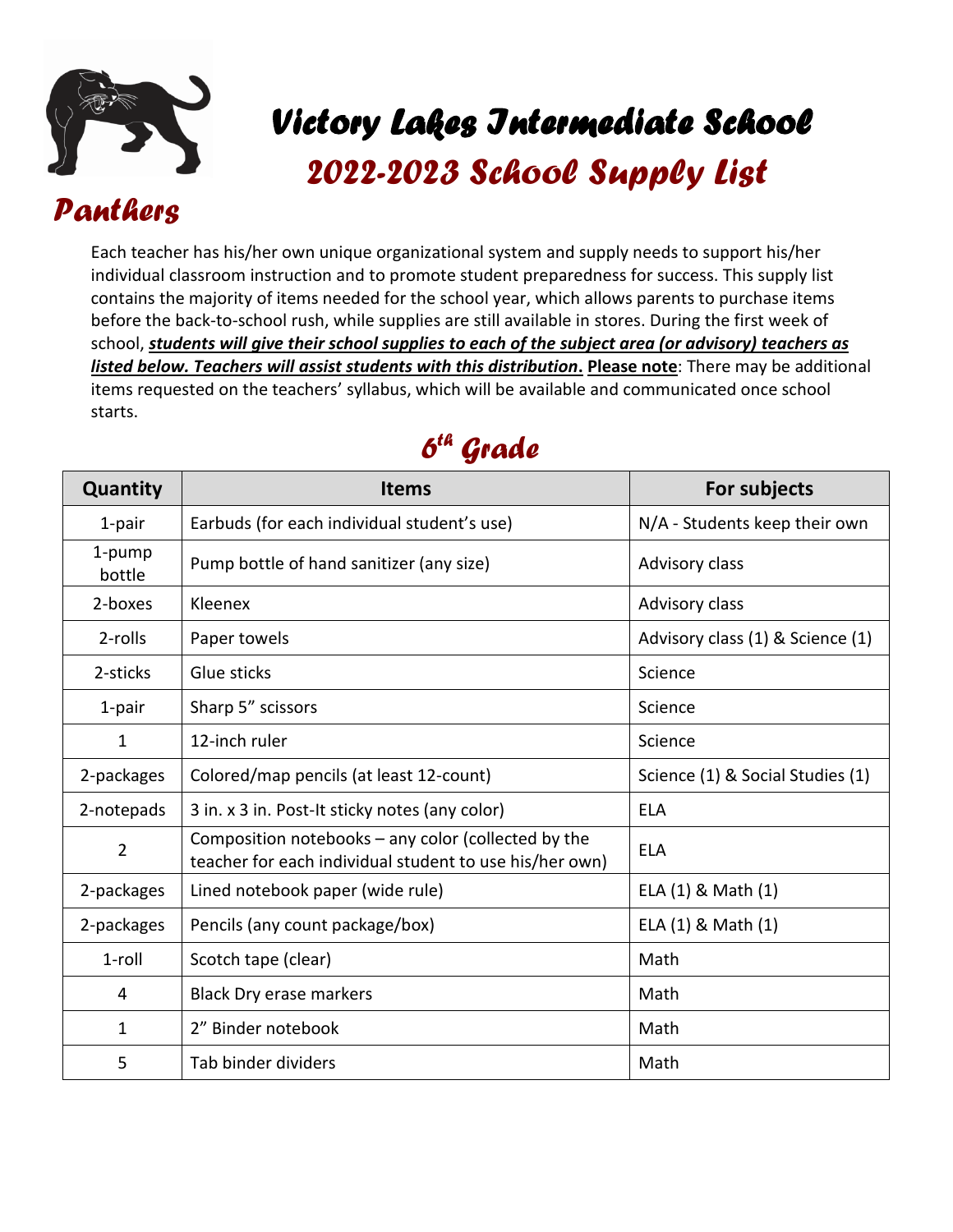## *7 th Grade*

| Quantity                | <b>Items</b>                                                              | <b>For Subjects</b>              |
|-------------------------|---------------------------------------------------------------------------|----------------------------------|
| 1-pair                  | Earbuds (for each individual student's use)                               | N/A - Students keep their own    |
| 1-pump<br>bottle        | Pump bottle of hand sanitizer (any size)                                  | Advisory class                   |
| 2-boxes                 | Kleenex                                                                   | Advisory class                   |
| 2-rolls                 | Paper towels                                                              | Advisory class (1) & Science (1) |
| $\mathbf{1}$            | 12-inch ruler                                                             | Science                          |
| $\mathbf{1}$            | Binder notebook (any size)                                                | Science                          |
| $1$ -box                | Gallon size Ziploc storage bags (any count)                               | Science                          |
| $1$ -box                | Sandwich size Ziploc storage bags (any count)                             | P.E./Athletics                   |
| 2-notepads              | 3 in. x 3 in. Post-It sticky notes (any color)                            | <b>ELA</b>                       |
| 1-assortment<br>package | Dry erase markers (1-assortment pack with at least 4<br>different colors) | ELA                              |
| 4                       | Black dry erase markers (chisel tip)                                      | Math                             |
| 1-package               | Lined notebook paper (wide rule)                                          | Math                             |
| 1                       | 200 sheet spiral notebook                                                 | Math                             |
| 1-package               | Pencils (any count package/box)                                           | Math                             |
| 1                       | Computer stylus pen (palm rejection recommended)                          | Math                             |